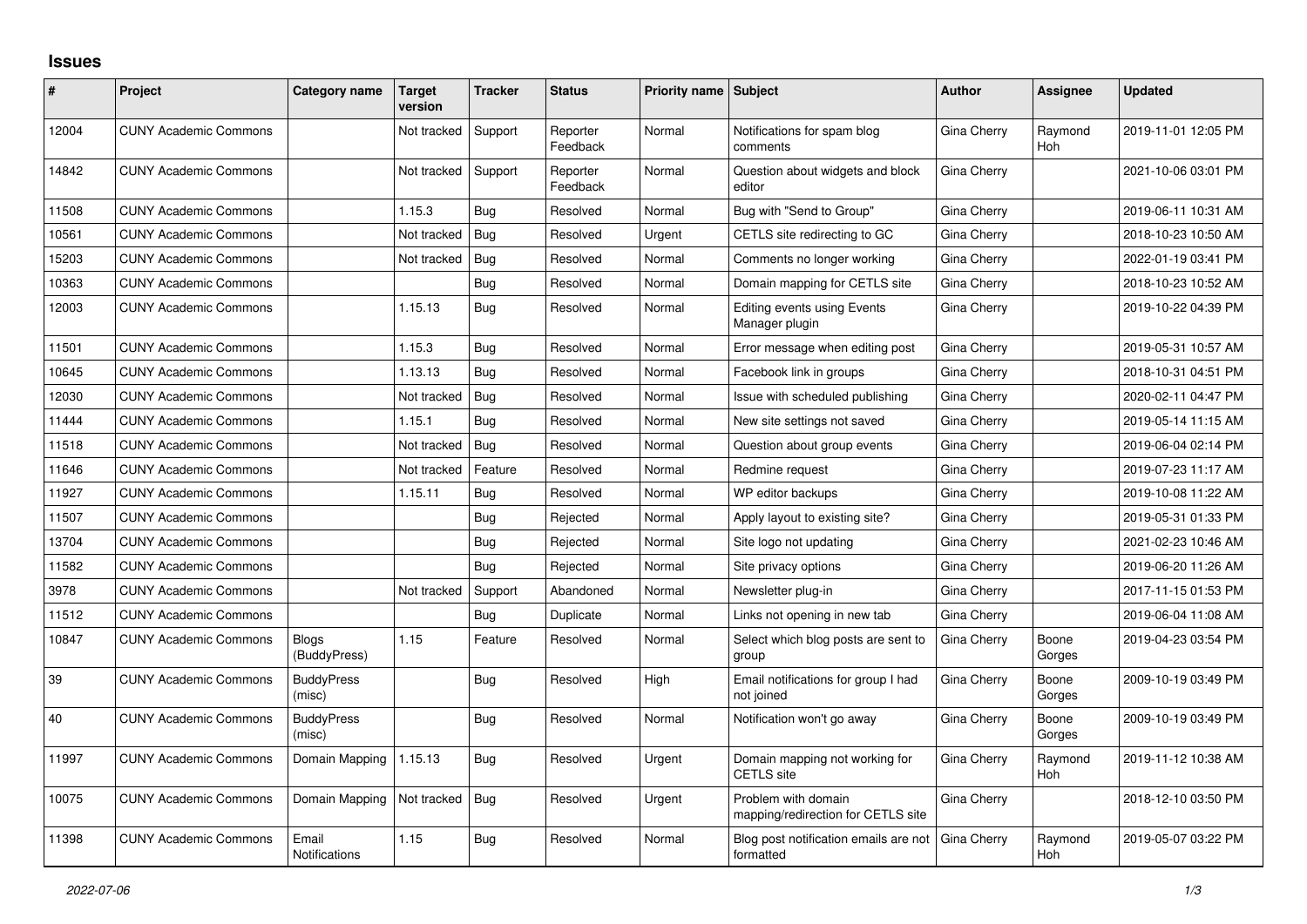| #     | Project                      | Category name                 | <b>Target</b><br>version | <b>Tracker</b> | <b>Status</b> | <b>Priority name Subject</b> |                                                                              | <b>Author</b> | Assignee              | <b>Updated</b>      |
|-------|------------------------------|-------------------------------|--------------------------|----------------|---------------|------------------------------|------------------------------------------------------------------------------|---------------|-----------------------|---------------------|
| 12036 | <b>CUNY Academic Commons</b> | Email<br><b>Notifications</b> |                          | Bug            | Resolved      | Normal                       | Blog post notification not sent to<br>group                                  | Gina Cherry   |                       | 2019-11-04 11:36 AM |
| 10800 | <b>CUNY Academic Commons</b> | Email<br><b>Notifications</b> | 1.14.3                   | Bug            | Resolved      | Normal                       | Duplicate email notifications on blog<br>comments                            | Gina Cherry   | Raymond<br>Hoh        | 2019-02-13 06:05 PM |
| 3976  | <b>CUNY Academic Commons</b> | Email<br>Notifications        | 1.7.18                   | Feature        | Resolved      | Normal                       | Emails to blog subscribers should<br>be sent in HTML                         | Gina Cherry   | Boone<br>Gorges       | 2015-04-12 02:18 PM |
| 11513 | <b>CUNY Academic Commons</b> | Email<br>Notifications        | 1.15.4                   | Bug            | Resolved      | Normal                       | Extra group notification                                                     | Gina Cherry   | Raymond<br>Hoh        | 2019-06-25 04:22 PM |
| 11160 | <b>CUNY Academic Commons</b> | Email<br><b>Notifications</b> | 1.14.8                   | Bug            | Resolved      | Normal                       | Return of duplicate email<br>notifactions for blog comments                  | Gina Cherry   | Raymond<br><b>Hoh</b> | 2019-02-27 12:33 AM |
| 11451 | <b>CUNY Academic Commons</b> | Group Blogs                   | 1.16                     | Feature        | Resolved      | Normal                       | 'Send to group' checkbox should<br>remain unchecked for saved draft<br>posts | Gina Cherry   | Boone<br>Gorges       | 2019-12-04 10:51 AM |
| 15094 | <b>CUNY Academic Commons</b> | Group Invitations             | 2.0.0                    | Bug            | Resolved      | Normal                       | Group admins added to site as<br>authors, not admins                         | Gina Cherry   | Boone<br>Gorges       | 2022-05-26 11:36 AM |
| 11441 | <b>CUNY Academic Commons</b> | Reply By Email                | 1.15.3                   | Bug            | Resolved      | Normal                       | Blog/group comments                                                          | Gina Cherry   | Raymond<br>Hoh        | 2019-06-11 11:05 AM |
| 13969 | <b>CUNY Academic Commons</b> | Server                        | Not tracked              | Bug            | Resolved      | Normal                       | Problems accessing the Commons                                               | Gina Cherry   |                       | 2021-02-11 03:10 PM |
| 11313 | <b>CUNY Academic Commons</b> | Spam/Spam<br>Prevention       | 1.17.7                   | Bug            | Resolved      | High                         | Overly aggressive spam filters                                               | Gina Cherry   | Raymond<br>Hoh        | 2020-11-05 04:30 PM |
| 3892  | <b>CUNY Academic Commons</b> | <b>WordPress</b><br>(misc)    | Future<br>release        | Bug            | Resolved      | High                         | The given object ID is not that of a<br>menu item.                           | Gina Cherry   | Gina Cherry           | 2016-06-21 04:49 PM |
| 11545 | <b>CUNY Academic Commons</b> | <b>WordPress</b><br>Plugins   | Not tracked              | Support        | New           | Normal                       | <b>Twitter searches in WordPress</b>                                         | Gina Cherry   | Matt Gold             | 2019-09-23 01:03 PM |
| 4850  | <b>CUNY Academic Commons</b> | <b>WordPress</b><br>Plugins   | 1.8.16                   | Bug            | Resolved      | Immediate                    | ACERT site is down                                                           | Gina Cherry   | Boone<br>Gorges       | 2015-11-05 12:45 PM |
| 3983  | <b>CUNY Academic Commons</b> | <b>WordPress</b><br>Plugins   | Not tracked              | Support        | Resolved      | Normal                       | Bug in list category posts plugin                                            | Gina Cherry   | Boone<br>Gorges       | 2015-05-11 11:58 AM |
| 14848 | <b>CUNY Academic Commons</b> | WordPress<br>Plugins          | 1.18.21                  | <b>Bug</b>     | Resolved      | Normal                       | Bug with Gravity Forms/Commons<br>interaction                                | Gina Cherry   | Raymond<br><b>Hoh</b> | 2021-10-13 06:51 PM |
| 11312 | <b>CUNY Academic Commons</b> | WordPress<br>Plugins          | Not tracked              | Bug            | Resolved      | Normal                       | Cannot add guest author to post                                              | Gina Cherry   |                       | 2019-04-11 09:56 PM |
| 11488 | <b>CUNY Academic Commons</b> | <b>WordPress</b><br>Plugins   | 1.15.8                   | Bug            | Resolved      | Normal                       | Co-authors plus plug-in                                                      | Gina Cherry   | Raymond<br><b>Hoh</b> | 2019-08-27 11:36 AM |
| 8389  | <b>CUNY Academic Commons</b> | <b>WordPress</b><br>Plugins   | 1.11.6                   | Feature        | Resolved      | Normal                       | Gravity Forms + Custom Post Types<br>plug-in                                 | Gina Cherry   | Boone<br>Gorges       | 2017-07-06 08:09 PM |
| 9570  | <b>CUNY Academic Commons</b> | WordPress<br>Plugins          | 1.12.13                  | Bug            | Resolved      | Normal                       | Guest authors in Co-Authors Plus<br>plug-in not working                      | Gina Cherry   | Boone<br>Gorges       | 2018-05-01 06:10 PM |